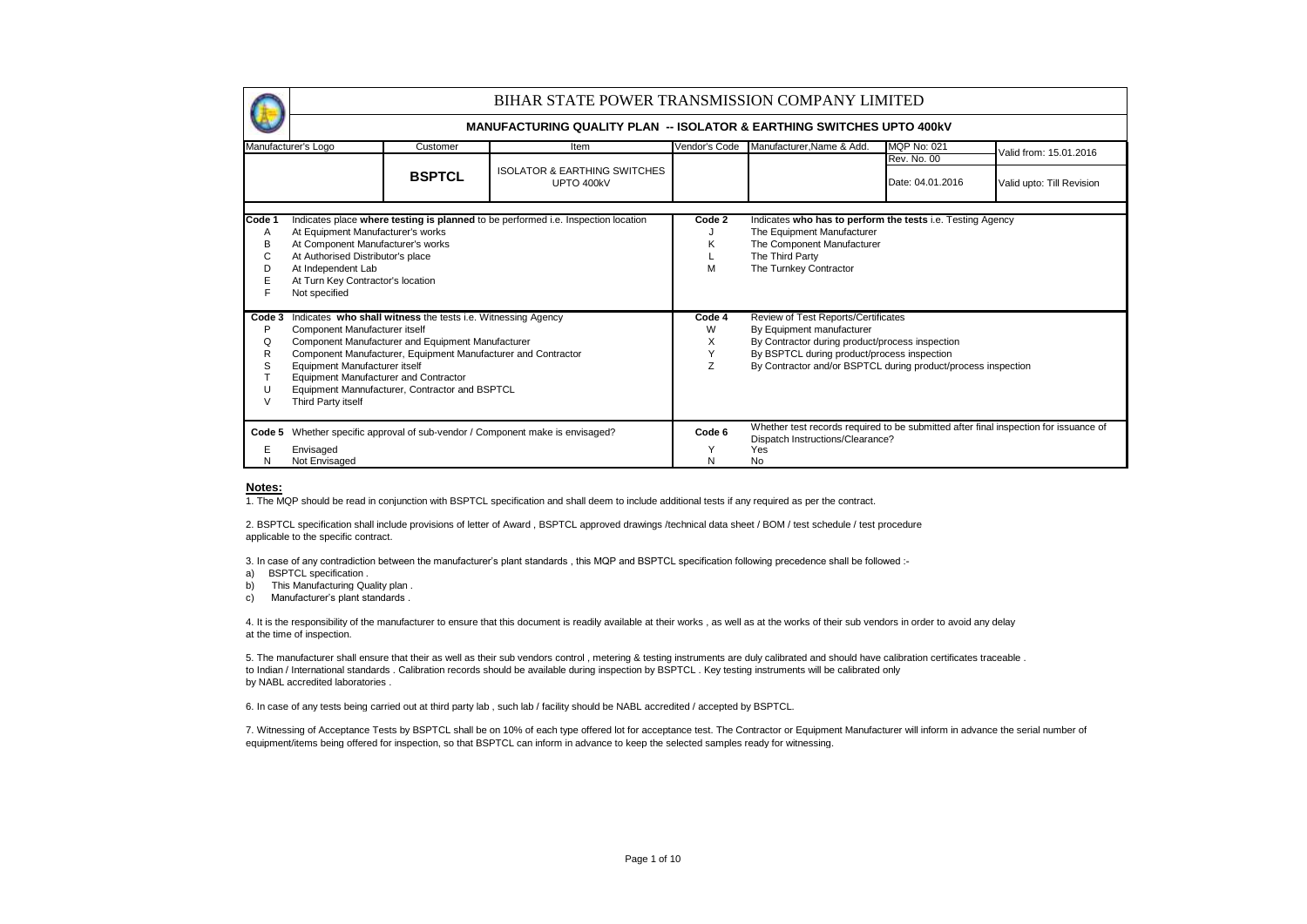| Manufacturer's Logo | Customer      | Item                                                  | Vendor's Code | Manufacturer.Name & Add. | <b>MQP No: 021</b> | Valid from: 15.01.2016    |
|---------------------|---------------|-------------------------------------------------------|---------------|--------------------------|--------------------|---------------------------|
|                     |               |                                                       |               |                          | <b>Rev. No. 00</b> |                           |
|                     | <b>BSPTCL</b> | <b>ISOLATOR &amp; EARTHING SWITCHES</b><br>UPTO 400kV |               |                          | Date: 04.01.2016   | Valid upto: Till Revision |
|                     |               |                                                       |               |                          |                    |                           |

8. The manufacturer shall maintain the proper co-relation of test certificates from raw material stage to finished product stage and the records should be available during inspection. by BSPTCL.

9. Manufacturer shall show the approval of BSPTCL engineering for all contract specific type tests , including specific type tests if any as per the BSPTCL specification, at the time of final inspection.

10. All packing cases should be marked with BSPTCL LOA details , name of project , item description and Dispatch Instructions/Clearance number (by which material has been cleared for dispatch ) .

11. One copy of test report , Dispatch Instructions/Clearance shall also be sent along with consignment .

12. Inspection of spare items ordered by BSPTCL shall also be governed by the provisions of this MQP . Items if not governed under MQP shall be offered for inspection as per BSPTCL specifications / Relevant-Indian / International Specification .

13. The manufacturer shall align their quality system and that of their sub-vendors to the requirements of latest ISO 9000 quality standards in a time bound manner .

14. The list of component manufacturers for which approval are envisaged is enclosed herewith.

15. BSPTCL may review the effective implementation of the processes during the product-inspection / process-inspection. In case any violation in process or process parameters are observed, the reason along with corrective & preventive measures shall be conveyed to BSPTCL within 2 weeks.

16. In case of any discrepency between TS/Approval drawing and MQP, details mentioned in TS/approved drawing shall prevail.

17. Any addition change in new vendor/design/process shall call for review by BSPTCL and change in MQP, if necessary.

EM : Equipment Manufacturer CMTC : Component Manufacturer's Test Certificate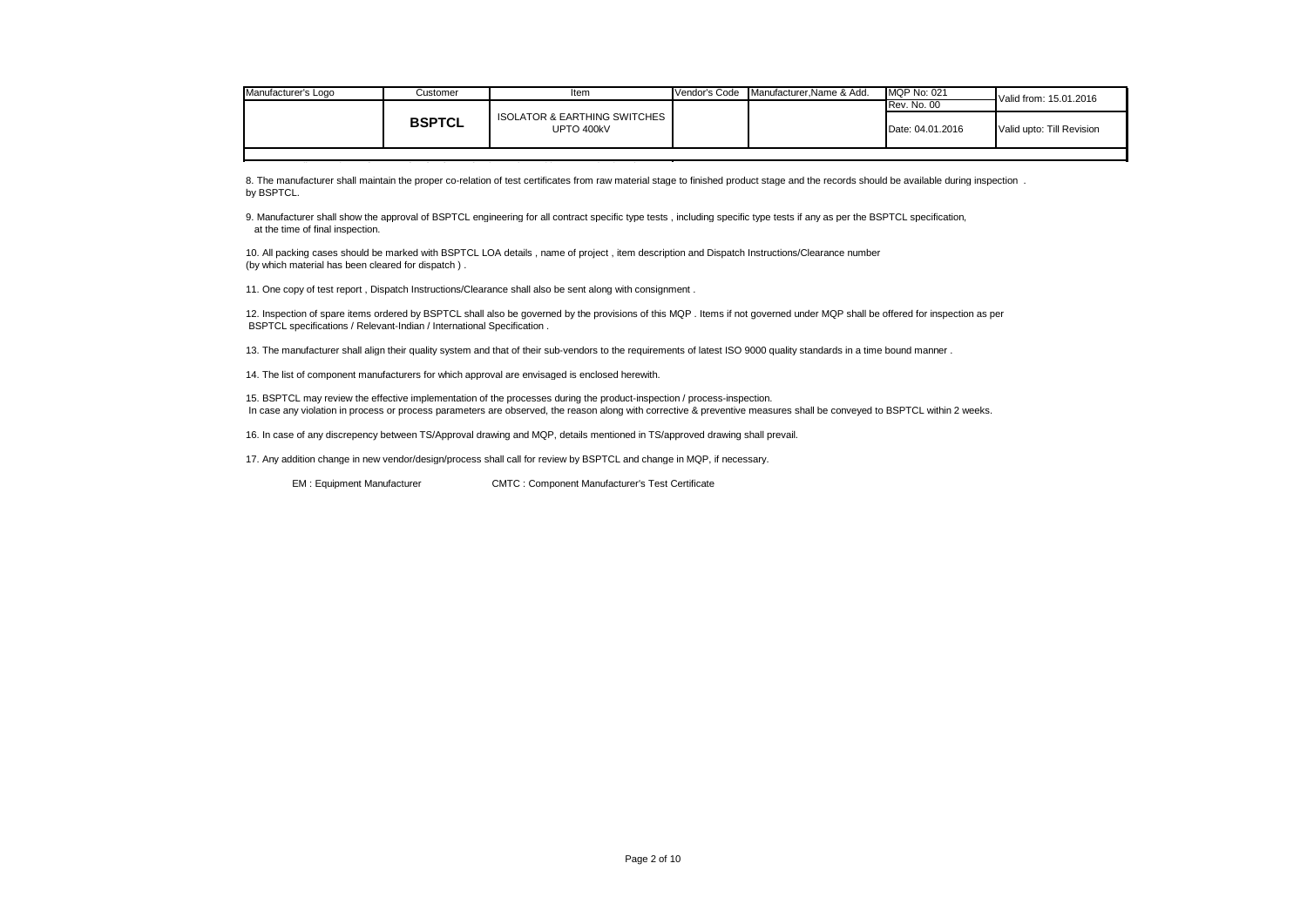

# BIHAR STATE POWER TRANSMISSION COMPANY LIMITED

**MANUFACTURING QUALITY PLAN -- ISOLATOR & EARTHING SWITCHES UPTO 400kV**

# Customer : BIHAR STATE POWER TRANSMISSION COMPANY LIMITED

Manufacturer :

MQP No: 021

# Item: DISCONNECTORS / ISOLATORS

| SI. No         | <b>INDEX SHEET</b>                      | Page No. |
|----------------|-----------------------------------------|----------|
| 1              | Cover Sheet with Notes and Codes        | 1 & 2    |
| 2              | <b>Process Flow Chart</b>               | 1        |
| 3              | Raw Material Inspection                 | 1 to $4$ |
| 4              | In - Process Inspection                 | 4 to 5   |
| 5              | Final Acccceptance Inspection & Testing | 5 to 6   |
| 6              | Packing & Despatch                      | 6        |
| $\overline{7}$ | List of Component Manufacturer          | 1 to $5$ |
|                |                                         |          |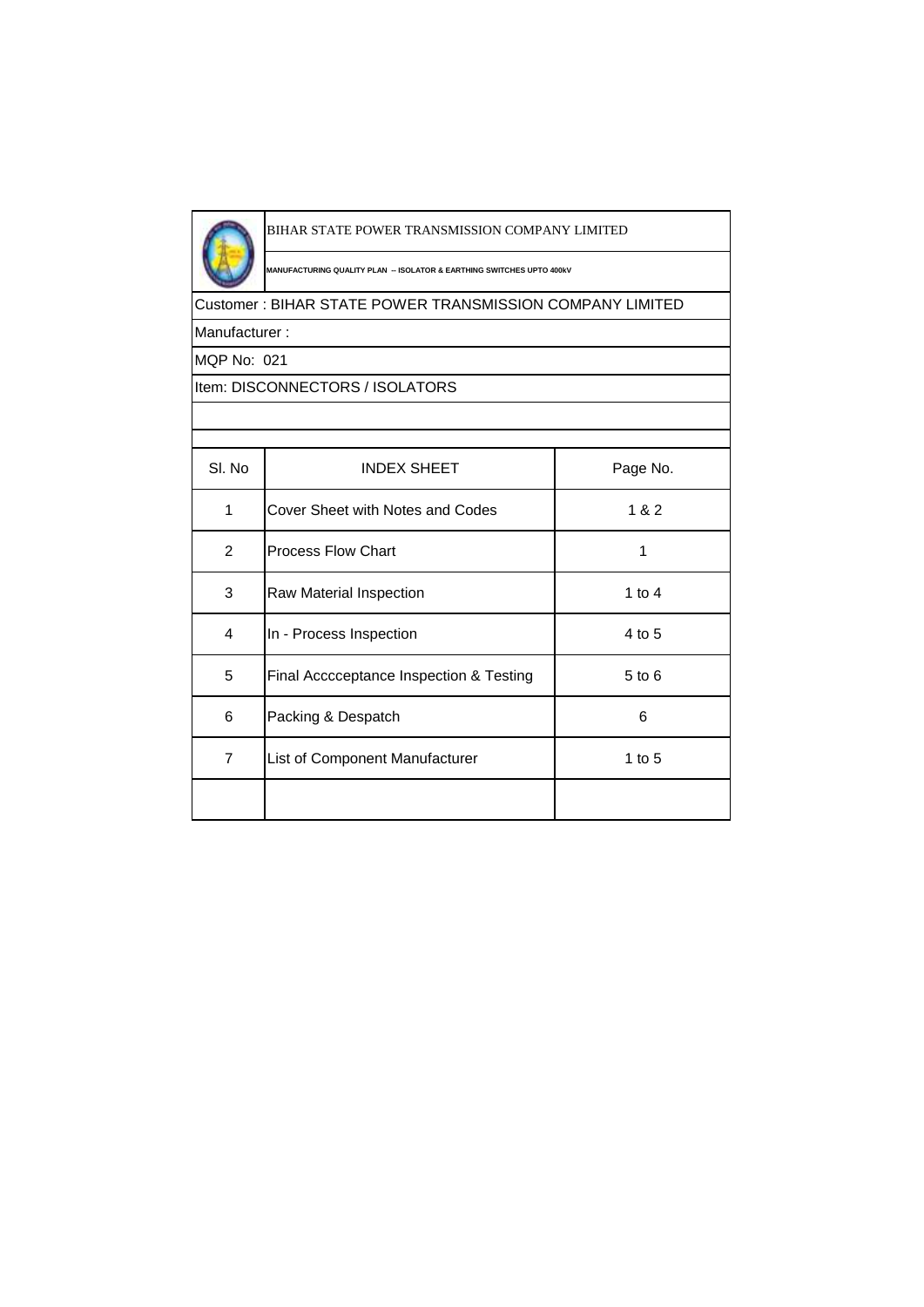|                     |                                                  |                          | BIHAR STATE POWER TRANSMISSION COMPANY LIMITED                                   |                                   |                         |                     |                     |                         |                |                |    |                           |         |  |  |  |
|---------------------|--------------------------------------------------|--------------------------|----------------------------------------------------------------------------------|-----------------------------------|-------------------------|---------------------|---------------------|-------------------------|----------------|----------------|----|---------------------------|---------|--|--|--|
|                     |                                                  |                          | <b>MANUFACTURING QUALITY PLAN -- ISOLATOR &amp; EARTHING SWITCHES UPTO 400KV</b> |                                   |                         |                     |                     |                         |                |                |    |                           |         |  |  |  |
| Manufacturer's Logo |                                                  | Customer                 | Item                                                                             | Vendor's Code                     | Manufacturer Name       | <b>MQP No: 021</b>  |                     |                         |                |                |    |                           |         |  |  |  |
|                     | Address:                                         | <b>BSPTCL</b>            | <b>ISOLATOR &amp; EARTHING</b>                                                   |                                   |                         | Rev. No. 00         |                     |                         |                |                |    | Valid from: 15.01.2016    |         |  |  |  |
|                     |                                                  |                          | SWITCHES UPTO 400kV                                                              |                                   |                         | Date: 04.01.2016    |                     |                         |                |                |    | Valid upto: Till Revision |         |  |  |  |
| S.No                | Components / Operations & Description<br>of Test | Type of Check            | Quantam of Check /<br>Sampling with basis                                        | Reference Document<br>for Testing | <b>Acceptance Norms</b> | Format of<br>Record |                     | Applicable Codes        |                |                |    |                           | Remarks |  |  |  |
|                     |                                                  |                          |                                                                                  |                                   |                         |                     | $\mathbf{1}$        | $\overline{2}$          | 3              | 4              | 5  | 6                         |         |  |  |  |
|                     | <b>SECTION - 1: RAW MATERIAL INSPECTION</b>      |                          |                                                                                  |                                   |                         |                     |                     |                         |                |                |    |                           |         |  |  |  |
|                     |                                                  |                          |                                                                                  |                                   |                         |                     |                     |                         |                |                |    |                           |         |  |  |  |
| А                   | <b>ELECTRICAL ITEMS</b>                          |                          |                                                                                  |                                   |                         |                     |                     |                         |                |                |    |                           |         |  |  |  |
| 1.1                 | <b>CONTACTORS</b>                                |                          |                                                                                  |                                   |                         |                     |                     |                         |                |                | E  |                           |         |  |  |  |
| $\mathbf{a}$        | Appearance                                       | Visual                   |                                                                                  |                                   |                         |                     | Α                   | J                       | s              | W              |    | N                         |         |  |  |  |
| $\mathbf b$         | Operation test at rated voltage                  | Electrical               | S&S Sampling Plan                                                                | IS 13947                          | IS 13947                | <b>CMTC</b>         | B                   | Κ                       | P              | W              |    | $\mathsf{N}$              |         |  |  |  |
| $\mathbf c$         | Verification of limits of Voltage                | Electrical               | IS 2500 Pt - 1                                                                   | (Part 4 / Sec4)                   | (Part 4 / Sec4)         |                     | В                   | Κ                       | P              | W              |    | $\mathsf{N}$              |         |  |  |  |
| $\mathsf{d}$        | H.V Test                                         | Electrical               |                                                                                  | IS 6875                           | IS 6875                 |                     | B                   | Κ                       | P              | W              |    | $\mathsf{N}$              |         |  |  |  |
|                     |                                                  |                          |                                                                                  |                                   |                         |                     |                     |                         |                |                |    |                           |         |  |  |  |
| 1.2                 | OVER LOAD RELAYS                                 | Visual                   |                                                                                  | IS 13947                          | IS 13947                |                     |                     |                         |                |                | E  | ${\sf N}$                 |         |  |  |  |
| $\mathsf{a}$<br>b   | Appearance<br>H.V Test                           | Electrical               | S&S Sampling Plan<br>IS 2500 Pt - 1                                              | (Part 4 / Sec1)                   | (Part 4 / Sec1)         | <b>CMTC</b>         | Α<br>B              | J<br>Κ                  | s<br>P         | W<br>W         |    | N                         |         |  |  |  |
|                     |                                                  |                          |                                                                                  |                                   |                         |                     |                     |                         |                |                |    |                           |         |  |  |  |
| 1.3                 | <b>PUSH BUTTONS</b>                              |                          |                                                                                  |                                   |                         |                     |                     |                         |                |                | E  |                           |         |  |  |  |
| $\mathsf{a}$        | Appearance                                       | Visual                   | S&S Sampling Plan                                                                |                                   |                         |                     | Α                   | $\mathbf{J}$            | S              | W              |    | $\overline{N}$            |         |  |  |  |
| b                   | H.V Test                                         | Electrical               | IS 2500 Pt - 1                                                                   | IS 6875                           | IS 6875                 | <b>CMTC</b>         | B                   | Κ                       | P              | W              |    | N                         |         |  |  |  |
|                     |                                                  |                          |                                                                                  |                                   |                         |                     |                     |                         |                |                |    |                           |         |  |  |  |
| 1.4                 | <b>TERMINAL BLOCKS</b>                           |                          |                                                                                  |                                   |                         |                     |                     |                         |                |                | E. |                           |         |  |  |  |
| a                   | Appearance                                       | Visual                   |                                                                                  |                                   |                         |                     | Α                   |                         | $\mathbb S$    | W              |    | ${\sf N}$                 |         |  |  |  |
| b                   | R Value                                          | Electrical               |                                                                                  |                                   |                         |                     | B                   | K                       | P              | $\overline{W}$ |    | $\mathsf{N}$              |         |  |  |  |
| $\mathbf{C}$        | <b>Continuity Check</b>                          | Electrical               | S&S Sampling Plan IS 3669                                                        | IS 3669                           | IS 3669                 | <b>CMTC</b>         | Α                   | J                       | S              | W              |    | ${\sf N}$                 |         |  |  |  |
| d                   | H.V.Test                                         | Electrical               |                                                                                  |                                   |                         |                     | $\overline{B}$      | $\overline{\mathsf{K}}$ | $\overline{P}$ | $\overline{W}$ |    | $\mathsf{N}$              |         |  |  |  |
| e                   | Check for wire grip                              | Mechanical               |                                                                                  |                                   |                         |                     | Α                   | J                       | S              | W              |    | ${\sf N}$                 |         |  |  |  |
|                     |                                                  |                          |                                                                                  |                                   |                         |                     |                     |                         |                |                |    |                           |         |  |  |  |
| 1.5                 | <b>AUXILIARY SWITCHES</b>                        |                          |                                                                                  |                                   |                         |                     |                     |                         |                |                | E. |                           |         |  |  |  |
| $\mathsf{a}$        | Appearance                                       | Visual                   | S&S Sampling Plan                                                                |                                   |                         |                     | Α                   |                         | s<br>P         | W<br>W         |    | ${\sf N}$                 |         |  |  |  |
| b                   | IR Value<br>H V test                             | Electrical               | IS 2500 Pt - 1                                                                   | IS 6875                           | IS 6875                 | <b>CMTC</b>         | В<br>$\overline{B}$ | K                       | P              | W              |    | ${\sf N}$<br>${\sf N}$    |         |  |  |  |
| $\mathbf{C}$<br>d   | Verification of NO & NC Contacts                 | Electrical<br>Electrical |                                                                                  |                                   |                         |                     | $\overline{A}$      | Κ<br>J                  | S              | W              |    | N                         |         |  |  |  |
|                     |                                                  |                          |                                                                                  |                                   |                         |                     |                     |                         |                |                |    |                           |         |  |  |  |
| 1.6                 | <b>HEATERS</b>                                   |                          |                                                                                  |                                   |                         |                     |                     |                         |                |                | E. |                           |         |  |  |  |
| a                   | Appearance                                       | Visual                   | S&S Sampling Plan                                                                |                                   |                         |                     | A                   | $\cdot$                 | s              | W              |    | ${\sf N}$                 |         |  |  |  |
| b                   | IR Value                                         | Electrical               | IS 2500 Pt - 1                                                                   |                                   |                         |                     | В                   | K                       | P              | W              |    | ${\sf N}$                 |         |  |  |  |
| $\mathtt{C}$        | H V test                                         | Electrical               |                                                                                  | <b>IS6446</b>                     | IS6446                  | <b>CMTC</b>         | В                   | K                       | P              | W              |    | ${\sf N}$                 |         |  |  |  |
| d                   | Functional check                                 | Mechanical               |                                                                                  |                                   |                         |                     | $\overline{A}$      | J                       | S              | W              |    | $\mathsf{N}$              |         |  |  |  |
|                     |                                                  |                          |                                                                                  |                                   |                         |                     |                     |                         |                |                |    |                           |         |  |  |  |
|                     |                                                  |                          |                                                                                  |                                   |                         |                     |                     |                         |                |                |    |                           |         |  |  |  |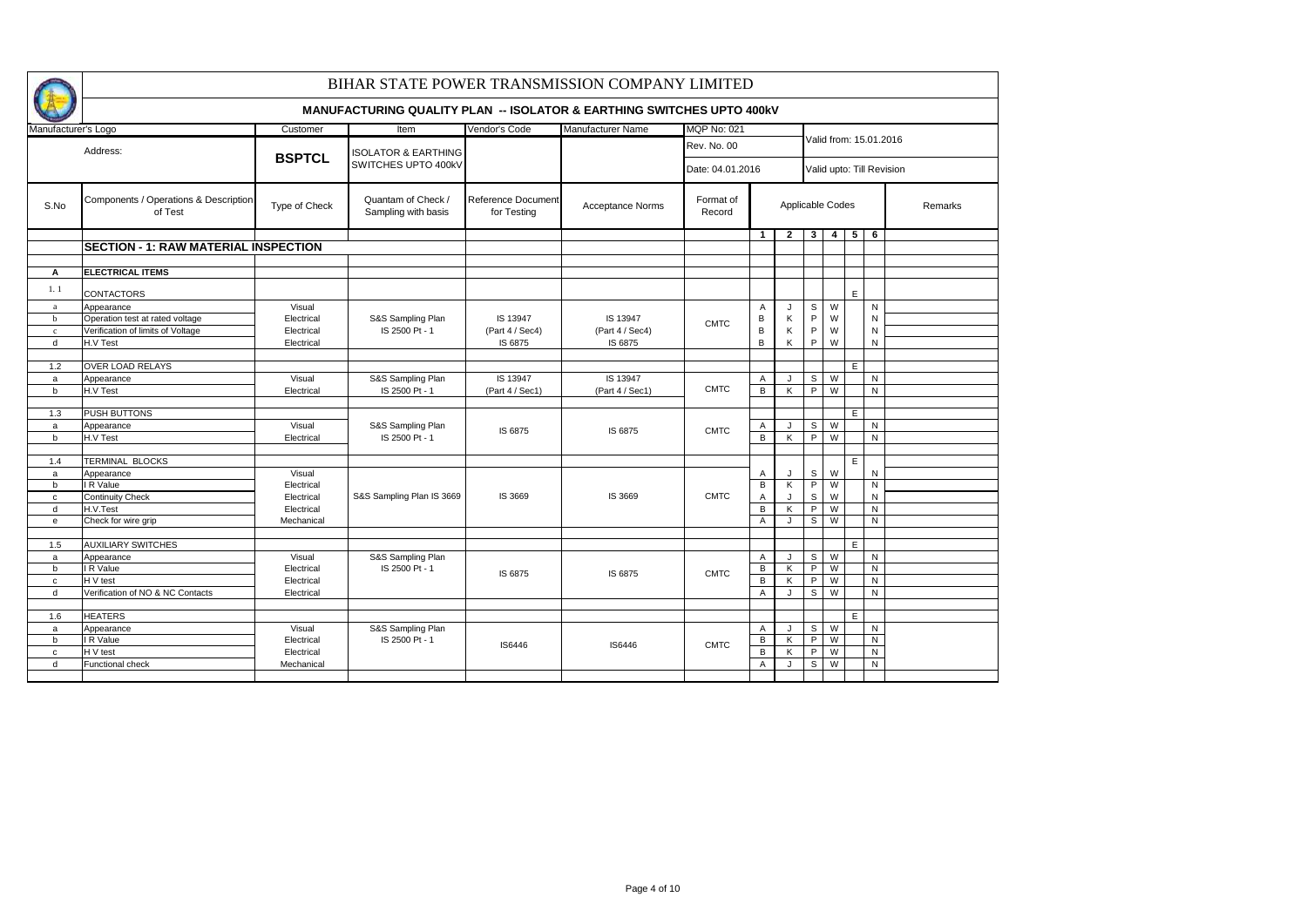|                     |                                                  |               | BIHAR STATE POWER TRANSMISSION COMPANY LIMITED                                   |                                   |                         |                     |                |       |                  |                         |    |                |                           |  |  |  |  |  |
|---------------------|--------------------------------------------------|---------------|----------------------------------------------------------------------------------|-----------------------------------|-------------------------|---------------------|----------------|-------|------------------|-------------------------|----|----------------|---------------------------|--|--|--|--|--|
|                     |                                                  |               | <b>MANUFACTURING QUALITY PLAN -- ISOLATOR &amp; EARTHING SWITCHES UPTO 400KV</b> |                                   |                         |                     |                |       |                  |                         |    |                |                           |  |  |  |  |  |
| Manufacturer's Logo |                                                  | Customer      | Item                                                                             | Vendor's Code                     | Manufacturer Name       | <b>MQP No: 021</b>  |                |       |                  |                         |    |                |                           |  |  |  |  |  |
|                     | Address:                                         |               | <b>ISOLATOR &amp; EARTHING</b>                                                   |                                   |                         | <b>Rev. No. 00</b>  |                |       |                  |                         |    |                | Valid from: 15.01.2016    |  |  |  |  |  |
|                     |                                                  | <b>BSPTCL</b> | SWITCHES UPTO 400KV                                                              |                                   |                         | Date: 04.01.2016    |                |       |                  |                         |    |                | Valid upto: Till Revision |  |  |  |  |  |
| S.No                | Components / Operations & Description<br>of Test | Type of Check | Quantam of Check /<br>Sampling with basis                                        | Reference Document<br>for Testing | <b>Acceptance Norms</b> | Format of<br>Record |                |       | Applicable Codes |                         |    |                | Remarks                   |  |  |  |  |  |
|                     |                                                  |               |                                                                                  |                                   |                         |                     | $\mathbf{1}$   | $2-1$ | 3 <sup>1</sup>   | $\overline{4}$          | -5 | 6              |                           |  |  |  |  |  |
| 1.7                 | FUSE Fittings & Fuse links                       |               |                                                                                  |                                   |                         |                     |                |       |                  |                         | E  |                |                           |  |  |  |  |  |
| $\mathsf{a}$        | Appearance                                       | Visual        | S&S Sampling Plan                                                                |                                   |                         |                     | A              | J     | $\mathsf{s}$     | $\overline{\mathsf{w}}$ |    | N              |                           |  |  |  |  |  |
| $\mathbf b$         | Verification of amper range of Fuse Link         | Electrical    | IS 2500 Pt - 1                                                                   |                                   |                         |                     | A              | J     | s                | W                       |    | N              |                           |  |  |  |  |  |
| $\mathbf c$         | <b>Dimensional Check</b>                         | Mechanical    |                                                                                  | IS 9224 (Pt 1 & 2)                | IS 9224 (Pt 1 & 2)      | <b>CMTC</b>         | A              | J     | S                | W                       |    | ${\sf N}$      |                           |  |  |  |  |  |
| d                   | I R Value                                        | Electrical    |                                                                                  |                                   |                         |                     | В              | K     | P                | W                       |    | ${\sf N}$      |                           |  |  |  |  |  |
| $\mathsf{e}\,$      | H V test                                         | Electrical    |                                                                                  |                                   |                         |                     | B              | Κ     | P                | W                       |    | $\mathsf{N}$   |                           |  |  |  |  |  |
|                     |                                                  |               |                                                                                  |                                   |                         |                     |                |       |                  |                         |    |                |                           |  |  |  |  |  |
| 1.8                 | <b>INTERLOCK COILS</b>                           |               |                                                                                  |                                   |                         |                     |                |       |                  |                         | E  |                |                           |  |  |  |  |  |
| a                   | Appearance                                       | Visual        | S&S Sampling Plan                                                                |                                   |                         |                     | $\mathsf{A}$   | J     | S                | W                       |    | N              |                           |  |  |  |  |  |
| b                   | I R Value                                        | Electrical    | IS 2500 Pt - 1                                                                   |                                   |                         |                     | B              | K     | P                | W                       |    | N              |                           |  |  |  |  |  |
| $\mathbf{c}$        | H V test                                         | Electrical    |                                                                                  | QP/D/E/019                        | QP/D/E/019              | <b>CMTC</b>         | B              | K     | P                | W                       |    | N              |                           |  |  |  |  |  |
| d                   | <b>Operation Check</b>                           | Mechanical    |                                                                                  |                                   |                         |                     | Α              | J     | S                | W                       |    | ${\sf N}$      |                           |  |  |  |  |  |
| $\mathsf{e}\,$      | Limits of Operation                              | Mechanical    |                                                                                  |                                   |                         |                     | $\overline{A}$ | J     | S                | $\overline{W}$          |    | N              |                           |  |  |  |  |  |
|                     |                                                  |               |                                                                                  |                                   |                         |                     |                |       |                  |                         |    |                |                           |  |  |  |  |  |
| 1.9                 | <b>CIRCUIT BREAKER (MCBs)</b>                    |               |                                                                                  |                                   |                         |                     |                |       |                  |                         | E  |                |                           |  |  |  |  |  |
| a                   | Appearance                                       | Visual        | S&S Sampling Plan                                                                | IEC 60898-1-2002/                 | IEC 60898-1-2002/       |                     | $\mathsf{A}$   | J     | S                | W                       |    | ${\sf N}$      |                           |  |  |  |  |  |
| $\mathbf b$         | <b>Dimensional Check</b>                         | Electrical    | IS 2500 Pt - 1                                                                   | IS 8828-1996                      | IS 8828-1996            |                     | A              | J     | S.               | W                       |    | N              |                           |  |  |  |  |  |
| $\mathbf{C}$        | I R Value                                        | Electrical    |                                                                                  |                                   |                         | <b>CMTC</b>         | В              | K     | P.               | W                       |    | N              |                           |  |  |  |  |  |
| d                   | H V test                                         | Electrical    |                                                                                  |                                   |                         |                     | B              | Κ     | P                | W                       |    | N              |                           |  |  |  |  |  |
|                     |                                                  |               |                                                                                  |                                   |                         |                     |                |       |                  |                         |    |                |                           |  |  |  |  |  |
| 1.10                | <b>MOTORS</b>                                    |               |                                                                                  |                                   |                         |                     |                |       |                  |                         | E  |                |                           |  |  |  |  |  |
| a                   | Appearance                                       | Visual        | S&S Sampling Plan                                                                |                                   |                         |                     | A              | J     | S                | W                       |    | N              |                           |  |  |  |  |  |
| b                   | Dimensional check                                | Electrical    | IS 2500 Pt - 1                                                                   |                                   |                         |                     | Α              | J     | $\mathsf{s}$     | $\overline{\mathsf{w}}$ |    | $\overline{N}$ |                           |  |  |  |  |  |
| $\mathbf c$         | I R Value                                        | Electrical    |                                                                                  |                                   |                         |                     | В              | K     | P                | W                       |    | ${\sf N}$      |                           |  |  |  |  |  |
| d                   | H V test                                         | Electrical    |                                                                                  | IS 325                            | IS 325                  | <b>CMTC</b>         | B              | K     | P                | $\overline{W}$          |    | N              |                           |  |  |  |  |  |
| e                   | No load operation                                | Electrical    |                                                                                  |                                   |                         |                     | Α              | J     | S                | W                       |    | N              |                           |  |  |  |  |  |
|                     | <b>Blocked Rotor Test</b>                        | Electrical    |                                                                                  |                                   |                         |                     | A              | J     | s                | W                       |    | N              |                           |  |  |  |  |  |
| g                   | Verification of limits of operation              | Electrical    |                                                                                  |                                   |                         |                     | $\overline{A}$ | J     | S.               | W                       |    | N              |                           |  |  |  |  |  |
|                     |                                                  |               |                                                                                  |                                   |                         |                     |                |       |                  |                         |    |                |                           |  |  |  |  |  |
| 1.11                | GASKET (EPDM) / Neopherne                        |               |                                                                                  |                                   |                         |                     |                |       |                  |                         | E  |                |                           |  |  |  |  |  |
| a                   | Shore Hardness                                   | Mechnical     |                                                                                  |                                   |                         |                     | В              | Κ     | P.               | W                       |    | N              |                           |  |  |  |  |  |
| b                   | Aging test                                       | Mechnical     | S&S Sampling Plan                                                                | Manufacturer std/                 | Manufacturer std/       | <b>CMTC</b>         | В              | K     | P                | W                       |    | N              |                           |  |  |  |  |  |
| $\mathbf{C}$        | Dimensional check                                | Mechnical     | IS 2500 Pt - 1                                                                   | <b>ASTMD - 1171</b>               | <b>ASTMD - 1171</b>     |                     | Α              | J     | S                | W                       |    | N              |                           |  |  |  |  |  |
| d                   | Appearance                                       | Visual        |                                                                                  |                                   |                         |                     | B              | K     | P                | W                       |    | N              |                           |  |  |  |  |  |
| $\mathsf{e}\,$      | <b>Chemical Composition</b>                      | Chemical      |                                                                                  |                                   |                         |                     | B              | Κ     | P                | W                       |    | N              |                           |  |  |  |  |  |
|                     |                                                  |               |                                                                                  |                                   |                         |                     |                |       |                  |                         |    |                |                           |  |  |  |  |  |
| 1.12                | <b>THERMOSTATS</b>                               |               |                                                                                  |                                   |                         |                     |                |       |                  |                         | E  |                |                           |  |  |  |  |  |
|                     |                                                  |               |                                                                                  |                                   |                         |                     |                |       |                  | $\overline{W}$          |    | N              |                           |  |  |  |  |  |
| a                   | Appearance                                       | Visual        | S&S Sampling Plan                                                                | IS 3017                           | IS 3017                 | <b>CMTC</b>         | $\mathsf{A}$   | J     | $\mathsf{s}$     |                         |    |                |                           |  |  |  |  |  |
| b                   | Verification of limits of operation              | Electrical    | IS 2500 Pt - 1                                                                   |                                   |                         |                     | $\overline{A}$ | J     | S                | W                       |    | N              |                           |  |  |  |  |  |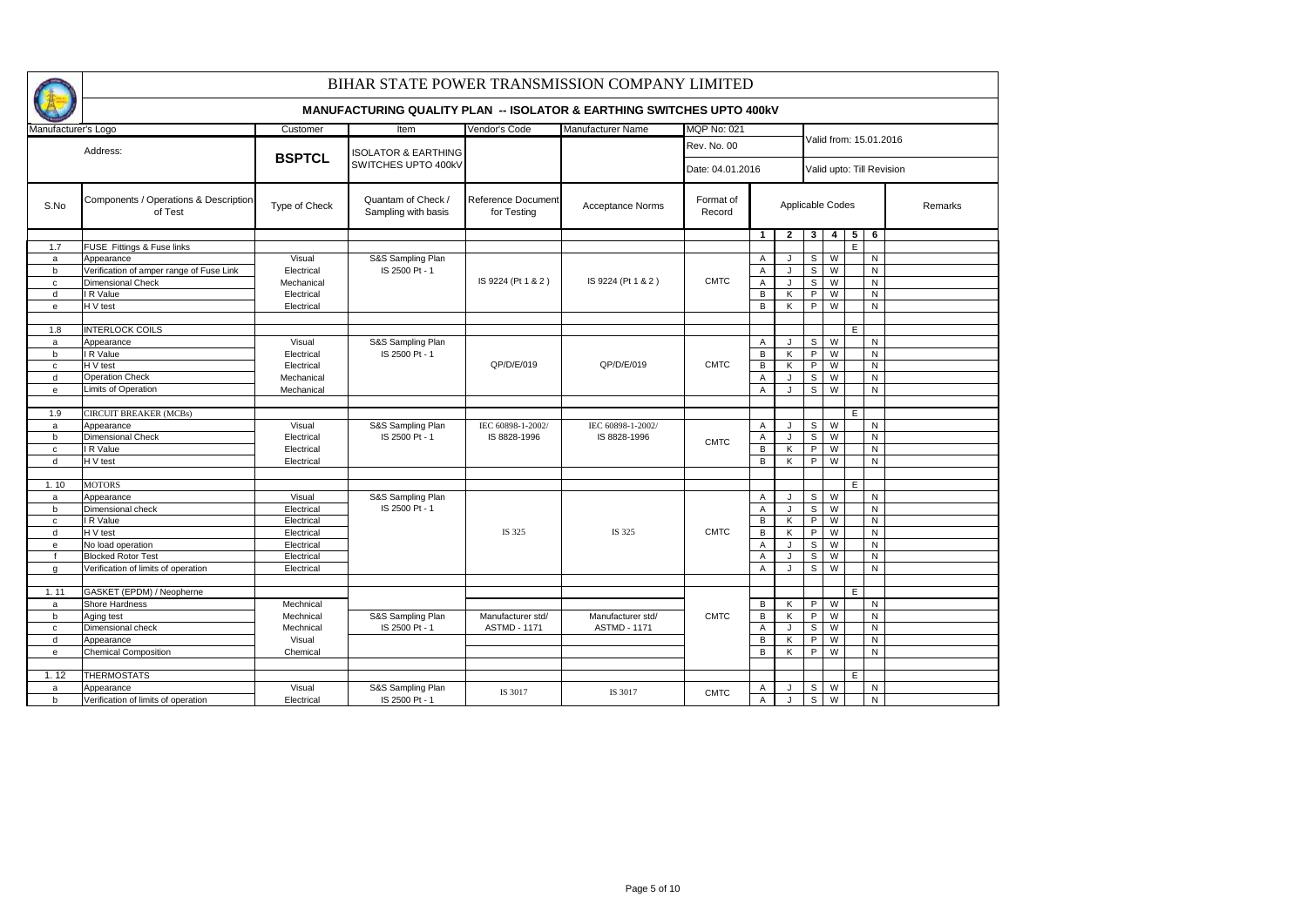|                     |                                                  |               | BIHAR STATE POWER TRANSMISSION COMPANY LIMITED                                   |                                   |                         |                     |                |                  |                        |                         |    |           |                           |  |  |  |
|---------------------|--------------------------------------------------|---------------|----------------------------------------------------------------------------------|-----------------------------------|-------------------------|---------------------|----------------|------------------|------------------------|-------------------------|----|-----------|---------------------------|--|--|--|
|                     |                                                  |               | <b>MANUFACTURING QUALITY PLAN -- ISOLATOR &amp; EARTHING SWITCHES UPTO 400kV</b> |                                   |                         |                     |                |                  |                        |                         |    |           |                           |  |  |  |
| Manufacturer's Logo |                                                  | Customer      | Item                                                                             | Vendor's Code                     | Manufacturer Name       | <b>MQP No: 021</b>  |                |                  |                        |                         |    |           |                           |  |  |  |
|                     | Address:                                         |               | <b>ISOLATOR &amp; EARTHING</b>                                                   |                                   |                         | Rev. No. 00         |                |                  | Valid from: 15.01.2016 |                         |    |           |                           |  |  |  |
|                     |                                                  | <b>BSPTCL</b> | SWITCHES UPTO 400kV                                                              |                                   |                         | Date: 04.01.2016    |                |                  |                        |                         |    |           | Valid upto: Till Revision |  |  |  |
| S.No                | Components / Operations & Description<br>of Test | Type of Check | Quantam of Check /<br>Sampling with basis                                        | Reference Document<br>for Testing | <b>Acceptance Norms</b> | Format of<br>Record |                | Applicable Codes |                        |                         |    |           | Remarks                   |  |  |  |
|                     |                                                  |               |                                                                                  |                                   |                         |                     | $\mathbf{1}$   | $\overline{2}$   | 3 <sup>1</sup>         | $\overline{\mathbf{4}}$ | 5  | 6         |                           |  |  |  |
|                     |                                                  |               |                                                                                  |                                   |                         |                     |                |                  |                        |                         |    |           |                           |  |  |  |
| 1.13                | <b>CASTLE LOCKS</b>                              |               |                                                                                  |                                   |                         |                     |                |                  |                        |                         | E. |           |                           |  |  |  |
|                     | 1) Appearance                                    | Visual        | 100%                                                                             | Manufacturer's                    | Manufacturer's          | <b>CMTC</b>         | A              |                  | s                      | W                       |    | N         |                           |  |  |  |
|                     | 2) Dimension                                     | Mechanical    | S&S Sampling Plan                                                                | Catalogue                         | Catalogue               |                     | $\overline{A}$ | J                | $\overline{s}$         | W                       |    | N         |                           |  |  |  |
|                     |                                                  |               |                                                                                  |                                   |                         |                     |                |                  |                        |                         |    |           |                           |  |  |  |
| 1.14                | ROTARY SWITCHES AND                              |               |                                                                                  |                                   |                         |                     |                |                  |                        |                         | E. |           |                           |  |  |  |
|                     | TOGGLE SWITCHES                                  |               |                                                                                  |                                   |                         |                     |                |                  |                        |                         |    |           |                           |  |  |  |
| $\mathsf{a}$        | Appearance                                       | Visual        | S&S Sampling Plan                                                                | S&S Sampling Plan                 | Manufacturer's          | <b>CMTC</b>         | A              | $\mathbf{J}$     | s                      | W                       |    | N         |                           |  |  |  |
| b                   | Sequence test                                    | Electrical    | IS 2500 Pt - 1                                                                   | IS 2500 Pt - 1                    | Catalogue               |                     | $\overline{A}$ | $\cdot$          | s                      | $\overline{W}$          |    | ${\sf N}$ |                           |  |  |  |
| $\mathbf{C}$        | H V test                                         | Electrical    |                                                                                  |                                   |                         |                     | $\, {\bf B}$   | K                | $\mathsf{P}$           | W                       |    | N         |                           |  |  |  |
| d                   | <b>Functional Check</b>                          | Mechanical    |                                                                                  |                                   |                         |                     | $\overline{A}$ | J                | s                      | W                       |    | ${\sf N}$ |                           |  |  |  |
|                     |                                                  |               |                                                                                  |                                   |                         |                     |                |                  |                        |                         |    |           |                           |  |  |  |
| 1.15                | <b>LIMIT SWITCHES</b>                            |               |                                                                                  |                                   |                         |                     |                |                  |                        |                         | E. |           |                           |  |  |  |
| $\mathsf{a}$        | Appearance                                       | Visual        | S&S Sampling Plan                                                                | IS 6875                           | IS 6875                 | <b>CMTC</b>         | Α              | $\cdot$          | S                      | W                       |    | N         |                           |  |  |  |
| b                   | H V test                                         | Electrical    | IS 2500 Pt - 1                                                                   |                                   |                         |                     | $\overline{B}$ | K                | $\overline{P}$         | W                       |    | ${\sf N}$ |                           |  |  |  |
| $\mathbf{C}$        | <b>Functional Check</b>                          | Mechanical    |                                                                                  |                                   |                         |                     | $\overline{A}$ | J                | s                      | $\overline{W}$          |    | N         |                           |  |  |  |
|                     |                                                  |               |                                                                                  |                                   |                         |                     |                |                  |                        |                         |    |           |                           |  |  |  |
| в                   | <b>OTHER ITEMS</b>                               |               |                                                                                  |                                   |                         |                     |                |                  |                        |                         |    |           |                           |  |  |  |
| 1.16                | <b>MS STRUCTURAL STEEL</b>                       | Mechanical    |                                                                                  |                                   |                         |                     |                |                  |                        |                         | E. |           |                           |  |  |  |
|                     | (Chennels, sheets, plates,                       |               |                                                                                  |                                   |                         |                     |                |                  |                        |                         |    |           |                           |  |  |  |
|                     | rods & flats)                                    |               | S&S Sampling Plan                                                                | IS 2062, IS 1079                  | IS 2062, IS 1079        |                     |                |                  |                        |                         |    |           |                           |  |  |  |
| a                   | Appearance                                       | Visual        | IS 2500 Pt - 1                                                                   | IS 1570, 9550                     | IS 1570, 9550           | <b>CMTC</b>         | A              | J                | S                      | W                       |    | N         |                           |  |  |  |
| b                   | <b>Dimensional Check</b>                         | Mechanical    |                                                                                  | IS 1852                           | IS 1852                 |                     | A              | $\mathbf{J}$     | s                      | W                       |    | ${\sf N}$ |                           |  |  |  |
| $\mathtt{C}$        | Chemical Compostion                              | Mechanical    |                                                                                  |                                   |                         |                     | $\, {\bf B}$   | κ                | P                      | W                       |    | ${\sf N}$ |                           |  |  |  |
| d                   | <b>Physical Properties</b>                       | Mechanical    |                                                                                  |                                   |                         |                     | $\overline{B}$ | K                | $\overline{P}$         | W                       |    | ${\sf N}$ |                           |  |  |  |
|                     |                                                  |               |                                                                                  |                                   |                         |                     |                |                  |                        |                         |    |           |                           |  |  |  |
| 1.17                | TUBES (STEEL & G.I)                              |               |                                                                                  |                                   |                         |                     |                |                  |                        |                         | E  |           |                           |  |  |  |
| a                   | Appearance                                       | Visual        | S&S Sampling Plan                                                                | IS 1239 PT 1 &                    | IS 1239 PT 1 &          |                     | $\overline{A}$ | J                | S                      | W                       |    | N         |                           |  |  |  |
| b                   | <b>Dimensional Check</b>                         | Mechanical    | IS 2500 Pt - 1                                                                   | IS 4736                           | IS 4736                 |                     | $\overline{A}$ | $\mathbf{J}$     | s                      | W                       |    | ${\sf N}$ |                           |  |  |  |
| $\mathtt{C}$        | Chemical Compostion                              | Mechanical    |                                                                                  |                                   |                         | <b>CMTC</b>         | $\overline{B}$ | ĸ                | $\overline{P}$         | W                       |    | ${\sf N}$ |                           |  |  |  |
| d                   | <b>Physical Properties</b>                       | Mechanical    |                                                                                  |                                   |                         |                     | $\overline{B}$ | K                | $\overline{P}$         | W                       |    | N         |                           |  |  |  |
|                     |                                                  |               |                                                                                  |                                   |                         |                     |                |                  |                        |                         |    |           |                           |  |  |  |
| 1.18                | ALUMINIUM TUBES, FLATS                           |               |                                                                                  |                                   |                         |                     |                |                  |                        |                         |    |           |                           |  |  |  |
|                     | PROFILES / 63401 WP                              |               |                                                                                  |                                   |                         |                     |                |                  |                        |                         | E. |           |                           |  |  |  |
| a                   | Appearance                                       | Visual        | S&S Sampling Plan                                                                | IS 2678 / IS 3965                 | IS 2678 / IS 3965       |                     | Α              | $\mathbf{J}$     | s                      | W                       |    | ${\sf N}$ |                           |  |  |  |
| b                   | Dimensional Check                                | Mechanical    | IS 2500 Pt - 1                                                                   | IS 5082 / IS 733                  | IS 5082 / IS 733        |                     | A              | $\cdot$          | s                      | W                       |    | ${\sf N}$ |                           |  |  |  |
| $\mathtt{C}$        | <b>Chemical Compostion</b>                       | Mechanical    |                                                                                  |                                   |                         | <b>CMTC</b>         | $\overline{B}$ | K                | P                      | W                       |    | ${\sf N}$ |                           |  |  |  |
| d                   | <b>Physical Properties</b>                       | Mechanical    |                                                                                  |                                   |                         |                     | $\overline{B}$ | K                | P                      | W                       |    | ${\sf N}$ |                           |  |  |  |
|                     |                                                  |               |                                                                                  |                                   |                         |                     |                |                  |                        |                         |    |           |                           |  |  |  |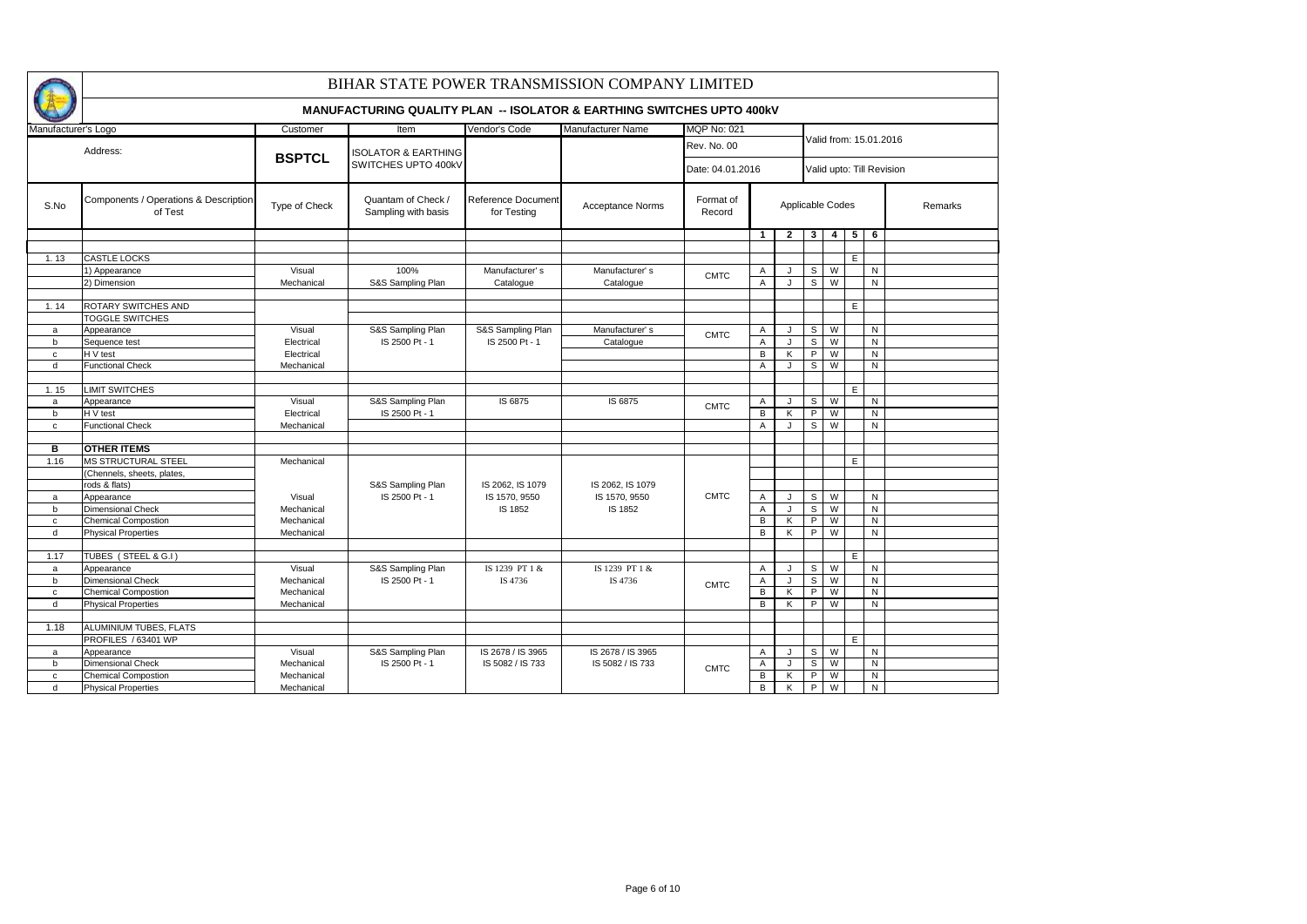|                     |                                                  |               | BIHAR STATE POWER TRANSMISSION COMPANY LIMITED                                   |                                   |                             |                     |              |                  |                        |                |                           |              |         |  |  |  |
|---------------------|--------------------------------------------------|---------------|----------------------------------------------------------------------------------|-----------------------------------|-----------------------------|---------------------|--------------|------------------|------------------------|----------------|---------------------------|--------------|---------|--|--|--|
|                     |                                                  |               | <b>MANUFACTURING QUALITY PLAN -- ISOLATOR &amp; EARTHING SWITCHES UPTO 400kV</b> |                                   |                             |                     |              |                  |                        |                |                           |              |         |  |  |  |
| Manufacturer's Logo |                                                  | Customer      | Item                                                                             | Vendor's Code                     | <b>Manufacturer Name</b>    | <b>MQP No: 021</b>  |              |                  |                        |                |                           |              |         |  |  |  |
|                     | Address:                                         | <b>BSPTCL</b> | <b>ISOLATOR &amp; EARTHING</b>                                                   |                                   |                             | Rev. No. 00         |              |                  | Valid from: 15.01.2016 |                |                           |              |         |  |  |  |
|                     |                                                  |               | SWITCHES UPTO 400kV                                                              |                                   |                             | Date: 04.01.2016    |              |                  |                        |                | Valid upto: Till Revision |              |         |  |  |  |
| S.No                | Components / Operations & Description<br>of Test | Type of Check | Quantam of Check /<br>Sampling with basis                                        | Reference Document<br>for Testing | Acceptance Norms            | Format of<br>Record |              | Applicable Codes |                        |                |                           |              | Remarks |  |  |  |
|                     |                                                  |               |                                                                                  |                                   |                             |                     | $\mathbf{1}$ | $\overline{2}$   | $\mathbf{3}$           | $\overline{4}$ | 5                         | 6            |         |  |  |  |
|                     |                                                  |               |                                                                                  |                                   |                             |                     |              |                  |                        |                |                           |              |         |  |  |  |
| 1.19                | COPPER RODS, PROFILES,                           |               |                                                                                  |                                   |                             |                     |              |                  |                        |                |                           |              |         |  |  |  |
|                     | <b>FLATS / PIPES</b>                             |               |                                                                                  |                                   |                             |                     |              |                  |                        |                | E.                        |              |         |  |  |  |
| a                   | Appearance                                       | Visual        | S&S Sampling Plan                                                                | IS 613 / IS 191                   | IS 613 / IS 191             |                     | Α            | J                | s                      | W              |                           | ${\sf N}$    |         |  |  |  |
| $\mathbf b$         | <b>Dimensional Check</b>                         | Mechanical    | IS 2500 Pt - 1                                                                   | IS 2501 / IS 1897                 | IS 2501 / IS 1897           |                     | Α            | J                | S                      | W              |                           | $\mathsf{N}$ |         |  |  |  |
| $\mathbf{C}$        | <b>Chemical Compostion</b>                       | Mechanical    |                                                                                  | IS 2826, IS 5493                  | IS 2826, IS 5493            | <b>CMTC</b>         | В            | Κ                | P                      | W              |                           | ${\sf N}$    |         |  |  |  |
| d                   | <b>Physical Properties</b>                       | Mechanical    |                                                                                  |                                   |                             |                     | В            | K                | P                      | W              |                           | $\mathsf{N}$ |         |  |  |  |
| e                   | Conductivity                                     | Mechanical    |                                                                                  |                                   |                             |                     | Α            | J                | S                      | W              |                           | ${\sf N}$    |         |  |  |  |
|                     |                                                  |               |                                                                                  |                                   |                             |                     |              |                  |                        |                |                           |              |         |  |  |  |
| 1.20                | SILVER PLATED COMPONENTS                         |               |                                                                                  |                                   |                             |                     |              |                  |                        |                | $\mathsf{N}$              |              |         |  |  |  |
| a                   | Appearance                                       | Visual        | 5% per lot                                                                       | As per approved drg               | As per approved drg         |                     | A            | $\mathbf{J}$     | s                      | W              |                           | N            |         |  |  |  |
| b                   | <b>Coating Thickness</b>                         | Mechanical    | 2 per lot                                                                        |                                   |                             | <b>CMTC</b>         | Α            | J                | s                      | W/Z            |                           | $\mathsf{N}$ |         |  |  |  |
|                     |                                                  |               |                                                                                  |                                   |                             |                     |              |                  |                        |                |                           |              |         |  |  |  |
|                     | <b>SECTION 2: INPROCESS INSPECTION</b>           |               |                                                                                  |                                   |                             |                     |              |                  |                        |                |                           |              |         |  |  |  |
| 2.1                 | <b>DRIVE ASSY</b>                                | Operation     | IS 9921/                                                                         | IS 9921/                          | IS 9921/                    |                     |              |                  |                        |                |                           |              |         |  |  |  |
|                     |                                                  | Check         | IEC - 62271 - 102                                                                | IEC - 62271 - 102                 | IEC - 62271 - 102           |                     |              |                  |                        |                |                           |              |         |  |  |  |
|                     |                                                  |               |                                                                                  | Apprd. Drgs                       | Apprd. Drgs                 |                     |              |                  |                        |                |                           |              |         |  |  |  |
|                     |                                                  |               |                                                                                  |                                   |                             |                     |              |                  |                        |                |                           |              |         |  |  |  |
| a)                  | Operation test (Close & Open)                    | Electrical    | 100%                                                                             | IS 9921/                          | IS 9921/                    |                     |              |                  |                        |                |                           |              |         |  |  |  |
|                     |                                                  | Mechanical    |                                                                                  |                                   | IEC - 62271 - 102           |                     |              |                  |                        |                |                           |              |         |  |  |  |
|                     |                                                  |               |                                                                                  |                                   | Approved drg                |                     |              |                  |                        |                |                           |              |         |  |  |  |
|                     |                                                  |               |                                                                                  | More than 2 mega                  |                             |                     |              |                  |                        |                |                           |              |         |  |  |  |
| b)                  | <b>IR Value Check</b>                            | Electrical    | 100%                                                                             | Ohms                              | To be withstood             |                     |              |                  |                        |                |                           |              |         |  |  |  |
|                     |                                                  |               |                                                                                  |                                   |                             |                     |              |                  |                        |                |                           |              |         |  |  |  |
| C)                  | High Voltage test                                | Electrical    | 100%                                                                             | 1.75 kV / 1 min                   | To be withstood             |                     |              |                  |                        |                |                           |              |         |  |  |  |
|                     |                                                  |               |                                                                                  |                                   |                             |                     |              |                  |                        |                |                           |              |         |  |  |  |
| $\mathsf{d}$        | <b>Dimensional Check</b>                         | Mechanical    | 10%                                                                              | IS 9921/                          | IS 9921/                    | <b>CMTC</b>         | Α            | J                | s                      | W              | $\mathsf{N}$              | N            |         |  |  |  |
|                     |                                                  |               |                                                                                  | IEC - 62271 - 102                 | IEC - 62271 - 102           |                     |              |                  |                        |                |                           |              |         |  |  |  |
|                     |                                                  |               |                                                                                  | Apprd. Drgs                       | Apprd. Drgs                 |                     |              |                  |                        |                |                           |              |         |  |  |  |
| e)                  | Appearance                                       | Visual        | 100%                                                                             | do                                | Free From Damage            |                     |              |                  |                        |                |                           |              |         |  |  |  |
|                     |                                                  |               |                                                                                  |                                   |                             |                     |              |                  |                        |                |                           |              |         |  |  |  |
| f)                  | Check for Manual operation interlock             | Electrical    | 100%                                                                             | do                                | OK/NOT OK                   |                     |              |                  |                        |                |                           |              |         |  |  |  |
|                     | O/L, Relay operation                             | Electrical    | 100%                                                                             |                                   | OK/NOT OK                   |                     |              |                  |                        |                |                           |              |         |  |  |  |
|                     | Degree of rotation                               | Mechanical    | 100%                                                                             |                                   | OK/NOT OK                   |                     |              |                  |                        |                |                           |              |         |  |  |  |
|                     | Current Drawn by motor                           | Electrical    | 100%                                                                             |                                   | Not more than rated current |                     |              |                  |                        |                |                           |              |         |  |  |  |
|                     | Powder coating thickness                         | Mechanical    | 5%                                                                               |                                   | 60 Microns min              |                     |              |                  |                        |                |                           |              |         |  |  |  |
| q)                  | Check for Pick-up & Drop out                     | Electrical    | 10%                                                                              | IS 13947                          | OK/NOT OK                   |                     |              |                  |                        |                |                           |              |         |  |  |  |
|                     | voltage on contactors                            |               |                                                                                  | (Part 4 / Sec4)                   |                             |                     |              |                  |                        |                |                           |              |         |  |  |  |
|                     |                                                  |               |                                                                                  | IS 6875                           |                             |                     |              |                  |                        |                |                           |              |         |  |  |  |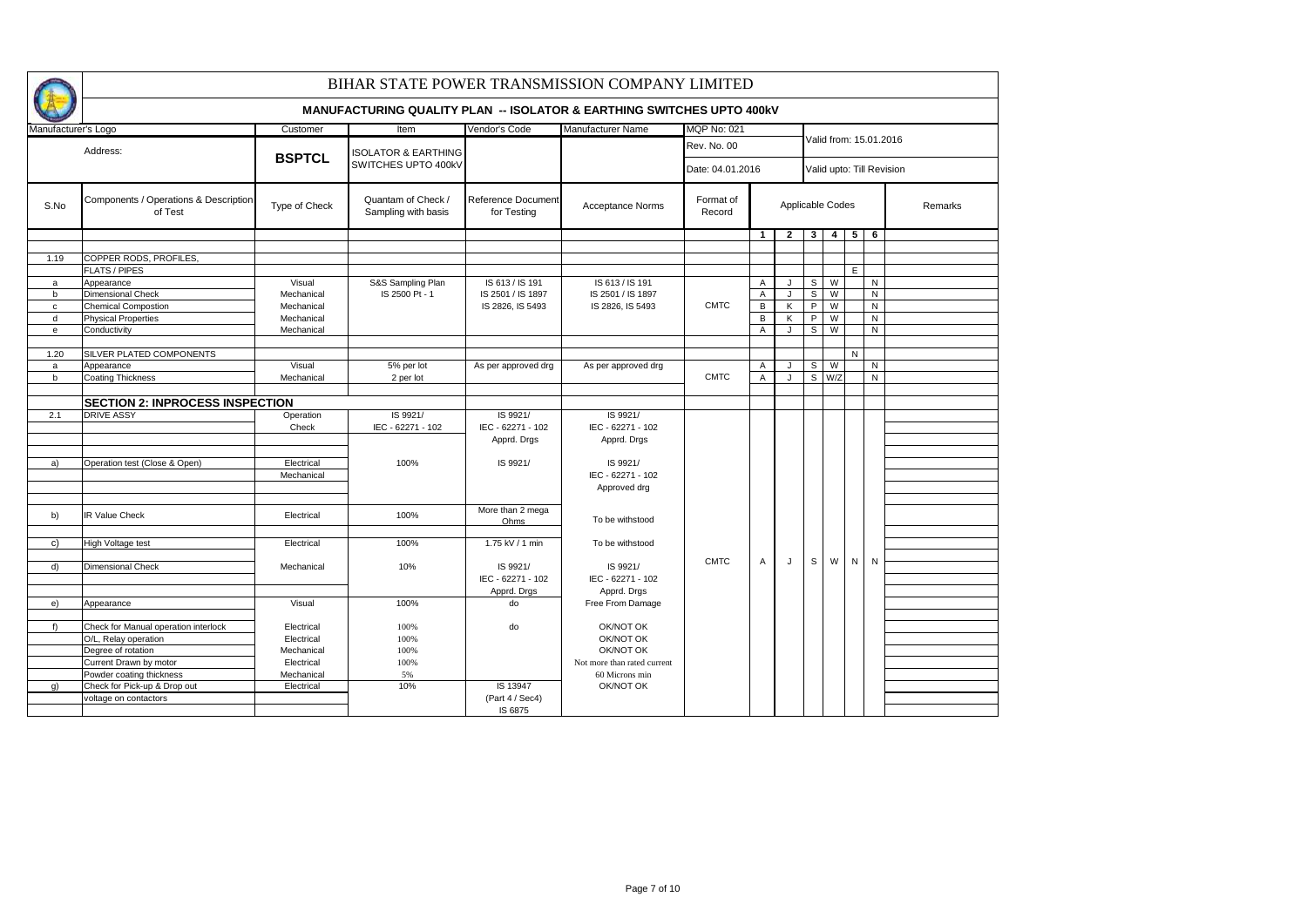|                     |                                                  |               | BIHAR STATE POWER TRANSMISSION COMPANY LIMITED                                   |                                   |                          |                     |                  |                  |                |                |   |                        |                           |
|---------------------|--------------------------------------------------|---------------|----------------------------------------------------------------------------------|-----------------------------------|--------------------------|---------------------|------------------|------------------|----------------|----------------|---|------------------------|---------------------------|
|                     |                                                  |               | <b>MANUFACTURING QUALITY PLAN -- ISOLATOR &amp; EARTHING SWITCHES UPTO 400kV</b> |                                   |                          |                     |                  |                  |                |                |   |                        |                           |
| Manufacturer's Logo |                                                  | Customer      | Item                                                                             | Vendor's Code                     | <b>Manufacturer Name</b> | <b>MQP No: 021</b>  |                  |                  |                |                |   |                        |                           |
|                     | Address:                                         |               | <b>ISOLATOR &amp; EARTHING</b>                                                   |                                   |                          | Rev. No. 00         |                  |                  |                |                |   | Valid from: 15.01.2016 |                           |
|                     |                                                  | <b>BSPTCL</b> | SWITCHES UPTO 400kV                                                              |                                   |                          |                     | Date: 04.01.2016 |                  |                |                |   |                        | Valid upto: Till Revision |
| S.No                | Components / Operations & Description<br>of Test | Type of Check | Quantam of Check /<br>Sampling with basis                                        | Reference Document<br>for Testing | Acceptance Norms         | Format of<br>Record |                  | Applicable Codes |                |                |   |                        | Remarks                   |
|                     |                                                  |               |                                                                                  |                                   |                          |                     | $\overline{1}$   | $\mathbf{2}$     | 3 <sup>1</sup> | $\overline{4}$ | 5 | 6                      |                           |
| 2.2                 | <b>BASE CHANNEL</b>                              |               |                                                                                  |                                   | Apprd. Drgs              |                     |                  |                  |                |                |   |                        |                           |
|                     | Including rotor bearing housing                  |               |                                                                                  | Apprd. Drgs                       | Specn. / Apprd. Drgs /   |                     |                  |                  |                |                |   |                        |                           |
|                     | assembly / Main frame structure                  |               |                                                                                  |                                   | Apprd. Data sheet        |                     |                  |                  |                |                |   |                        |                           |
|                     | assembly                                         |               |                                                                                  |                                   |                          |                     |                  |                  |                |                |   |                        |                           |
|                     |                                                  |               |                                                                                  |                                   |                          |                     |                  |                  |                |                |   |                        |                           |
|                     | a) Appearance                                    | Visual        | 100%                                                                             | do                                | do                       |                     |                  |                  |                |                |   |                        |                           |
|                     |                                                  |               |                                                                                  |                                   |                          |                     |                  |                  |                |                |   |                        |                           |
|                     | b) Dimensional Check                             | Mechanical    | 5%                                                                               | do                                | do                       |                     | A                | J                | $\mathbb S$    | W              |   | ${\sf N}$              |                           |
|                     |                                                  |               |                                                                                  |                                   |                          |                     |                  |                  |                |                |   |                        |                           |
|                     | c) Check for thickness of Zinc                   | Mechanical    | One sample per lot                                                               | 86 microns / min                  | 86 microns / min         |                     |                  |                  |                |                |   |                        |                           |
|                     | coating                                          |               |                                                                                  |                                   |                          |                     |                  |                  |                |                |   |                        |                           |
|                     |                                                  |               |                                                                                  |                                   |                          |                     |                  |                  |                |                |   |                        |                           |
| 2.3                 | Male & Female                                    |               |                                                                                  |                                   |                          |                     |                  |                  |                |                |   |                        |                           |
|                     | Contact assembly                                 |               |                                                                                  |                                   |                          |                     |                  |                  |                |                |   |                        |                           |
|                     |                                                  |               |                                                                                  |                                   |                          |                     |                  |                  |                |                |   |                        |                           |
|                     | a) Appearance                                    | Visual        | 100%                                                                             | IS 9921 / IEC 129                 | IS 9921 / IEC 129        |                     |                  |                  |                |                |   |                        |                           |
|                     |                                                  |               | 5%                                                                               | Apprd. Drgs                       | Apprd. Drgs              |                     |                  |                  |                |                |   |                        |                           |
|                     | b) Dimensional Check                             | Mechanical    |                                                                                  | do                                | Specn. / Apprd. Drgs /   |                     |                  |                  |                |                |   |                        |                           |
|                     |                                                  |               |                                                                                  |                                   | Apprd. Data sheet        |                     |                  |                  |                |                |   |                        |                           |
|                     | c) Contact Resistance/ MV drop                   | Electrical    | 100%                                                                             | 1.2 Times Type Test               | 1.2 Times Type Test      |                     |                  |                  |                |                |   |                        |                           |
|                     | test                                             |               |                                                                                  | value Max.                        | value Max.               |                     | $\overline{A}$   | J                | $\mathbb S$    | W              |   | N                      |                           |
|                     |                                                  |               |                                                                                  |                                   |                          |                     |                  |                  |                |                |   |                        |                           |
| 2.4                 | <b>EARTH SWITCH</b>                              |               |                                                                                  |                                   |                          |                     |                  |                  |                |                |   |                        |                           |
|                     | a) Appearance                                    | Visual        | 100%                                                                             | IS 9921 / IEC 129                 | IS 9921 / IEC 129        |                     |                  |                  |                |                |   |                        |                           |
|                     | b) Dimensional Check                             | Mechanical    | 5%                                                                               | Apprd. Drgs                       | Apprd. Drgs              |                     |                  |                  |                |                |   |                        |                           |
|                     |                                                  |               |                                                                                  |                                   |                          |                     |                  |                  |                |                |   |                        |                           |
| 3                   | <b>SECTION 3: FINAL INSPECTION</b>               |               |                                                                                  |                                   |                          |                     |                  |                  |                |                |   |                        |                           |
| 3.1                 | ACCEPTANCE TEST ON                               | Visual        | 10% of each                                                                      | IS 9921 / IEC 129 /               | IS 9921 / IEC 129        |                     |                  |                  |                |                |   |                        |                           |
|                     | COMPLETE ISOLATOR ASSEMBLY                       | Mechanical    | type per lot                                                                     | IEC - 1129 /                      | IEC - 1129 /             |                     |                  |                  |                |                |   |                        |                           |
|                     | & ALL ACCESSORIES AS PER                         | Electrical    | (To the nearest whole no.)                                                       | IEC 62271-102                     | IEC 62271-102            |                     | A                | J                |                | $U$ W/Z        |   | Y                      |                           |
|                     | <b>BSPTCL SPECN. / APPRD.</b>                    |               | (Minimum one)                                                                    | Apprd. Drgs                       | Apprd. Drgs              |                     |                  |                  |                |                |   |                        |                           |
|                     | DRGS.                                            |               |                                                                                  |                                   |                          |                     |                  |                  |                |                |   |                        |                           |
|                     | With available standard insulator                |               |                                                                                  |                                   |                          |                     |                  |                  |                |                |   |                        |                           |
|                     | and support structure can be used                |               |                                                                                  |                                   |                          |                     |                  |                  |                |                |   |                        |                           |
|                     | for acceptance test minimum 2 mt                 |               |                                                                                  |                                   |                          |                     |                  |                  |                |                |   |                        |                           |
|                     | height to the approved drawing                   |               |                                                                                  |                                   |                          |                     |                  |                  |                |                |   |                        |                           |
|                     | Forming part of the same Isolator with           |               |                                                                                  |                                   |                          |                     |                  |                  |                |                |   |                        |                           |
|                     | MOM (All acceptance Test as per                  |               |                                                                                  |                                   |                          |                     |                  |                  |                |                |   |                        |                           |
|                     | contract to be conducted)                        |               |                                                                                  |                                   |                          |                     |                  |                  |                |                |   |                        |                           |
|                     |                                                  |               |                                                                                  |                                   |                          |                     |                  |                  |                |                |   |                        |                           |
|                     |                                                  |               |                                                                                  |                                   |                          |                     |                  |                  |                |                |   |                        |                           |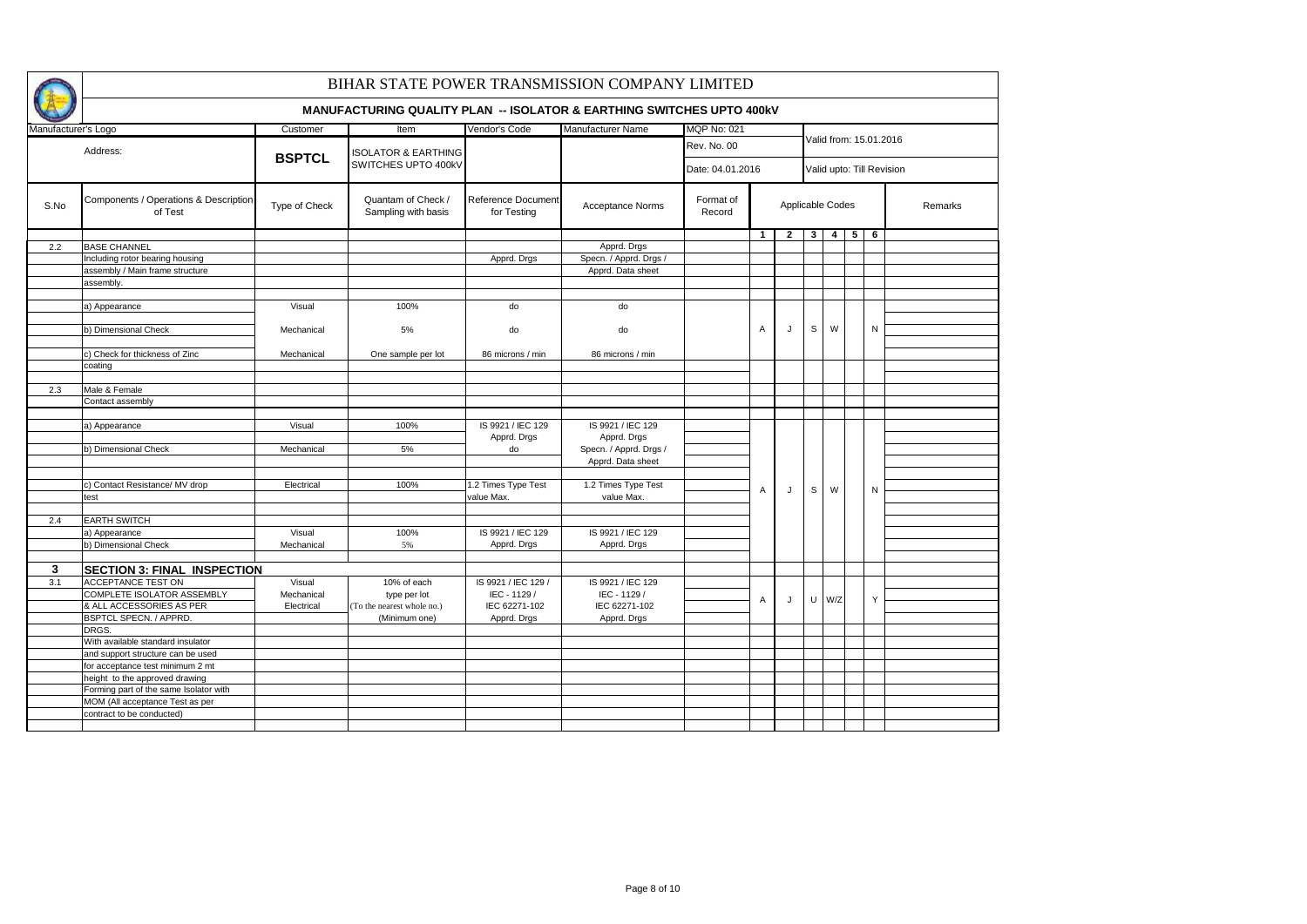|                     | BIHAR STATE POWER TRANSMISSION COMPANY LIMITED                                                                                                                                                                        |               |                                                                                  |                                   |                   |                     |                |                  |                        |                |                |                           |         |  |  |  |  |
|---------------------|-----------------------------------------------------------------------------------------------------------------------------------------------------------------------------------------------------------------------|---------------|----------------------------------------------------------------------------------|-----------------------------------|-------------------|---------------------|----------------|------------------|------------------------|----------------|----------------|---------------------------|---------|--|--|--|--|
|                     |                                                                                                                                                                                                                       |               | <b>MANUFACTURING QUALITY PLAN -- ISOLATOR &amp; EARTHING SWITCHES UPTO 400KV</b> |                                   |                   |                     |                |                  |                        |                |                |                           |         |  |  |  |  |
| Manufacturer's Logo |                                                                                                                                                                                                                       | Customer      | Item                                                                             | <b>Vendor's Code</b>              | Manufacturer Name | <b>MQP No: 021</b>  |                |                  |                        |                |                |                           |         |  |  |  |  |
|                     | Address:                                                                                                                                                                                                              | <b>BSPTCL</b> | <b>ISOLATOR &amp; EARTHING</b>                                                   |                                   |                   | Rev. No. 00         |                |                  | Valid from: 15.01.2016 |                |                |                           |         |  |  |  |  |
|                     |                                                                                                                                                                                                                       |               | SWITCHES UPTO 400kV                                                              |                                   |                   | Date: 04.01.2016    |                |                  |                        |                |                | Valid upto: Till Revision |         |  |  |  |  |
| S.No                | Components / Operations & Description<br>of Test                                                                                                                                                                      | Type of Check | Quantam of Check /<br>Sampling with basis                                        | Reference Document<br>for Testing | Acceptance Norms  | Format of<br>Record |                | Applicable Codes |                        |                |                |                           | Remarks |  |  |  |  |
|                     |                                                                                                                                                                                                                       |               |                                                                                  |                                   |                   |                     | $\mathbf{1}$   | $\overline{2}$   | $\mathbf{3}$           | $\overline{4}$ | 5 <sup>1</sup> | 6                         |         |  |  |  |  |
| 3.2                 | <b>Operation test</b>                                                                                                                                                                                                 |               |                                                                                  |                                   |                   |                     |                |                  |                        |                |                |                           |         |  |  |  |  |
|                     | Witness 50 operation in high voltage & 5                                                                                                                                                                              |               |                                                                                  |                                   |                   |                     |                |                  |                        |                |                |                           |         |  |  |  |  |
|                     | operation in low voltag at rated motor                                                                                                                                                                                | Mechnical     |                                                                                  | IEC 62271-102                     | IEC 62271-102     | Routine             | $\overline{A}$ | $\mathbf{J}$     | $\cup$                 | W/Z            |                | Y                         |         |  |  |  |  |
|                     | votage.MV drop test will be checked                                                                                                                                                                                   | Electrical    |                                                                                  | Apprd. Drgs                       | Apprd. Drgs       | Test report         |                |                  |                        |                |                |                           |         |  |  |  |  |
|                     | before & after operation (Contact Resistance).                                                                                                                                                                        |               |                                                                                  |                                   |                   |                     |                |                  |                        |                |                |                           |         |  |  |  |  |
|                     | i) Check for current drawn by motor                                                                                                                                                                                   | Electrical    |                                                                                  |                                   |                   | Routine             |                |                  |                        |                |                |                           |         |  |  |  |  |
|                     | & operating time<br><b>Test on Motor Drive Assembly</b><br>a) Main Stroke b) Motor Drive Starting<br>Current c) Continous Current d) Moving<br>Time Switching Device d) Test on Control<br>Circuit with dif. Voltages |               |                                                                                  | do                                | do                | Test report         | A              | J.               | U                      | W/Z            |                | Y                         |         |  |  |  |  |
|                     | ii) Check for manual (Mech)).                                                                                                                                                                                         | Electrical    |                                                                                  |                                   |                   | Routine             |                |                  |                        |                |                |                           |         |  |  |  |  |
|                     | operation & interlock (electrical &                                                                                                                                                                                   | Mechanical    |                                                                                  | do                                | do                | Test report         | Α              | $\mathbf{J}$     | $\sf U$                | W/Z            |                | Y                         |         |  |  |  |  |
|                     | mechanical)                                                                                                                                                                                                           |               |                                                                                  |                                   |                   |                     |                |                  |                        |                |                |                           |         |  |  |  |  |
|                     | iii) Vertically Alignment                                                                                                                                                                                             | Electrical    |                                                                                  |                                   |                   | Routine             |                |                  |                        |                |                |                           |         |  |  |  |  |
|                     | Check & Clearance Check                                                                                                                                                                                               | Mechanical    |                                                                                  | do                                | do                | Test report         | $\overline{A}$ | $\mathbf{J}$     | $\cup$                 | W/Z            |                | Y                         |         |  |  |  |  |
|                     |                                                                                                                                                                                                                       |               |                                                                                  |                                   |                   |                     |                |                  |                        |                |                |                           |         |  |  |  |  |
|                     | iv) General assembly                                                                                                                                                                                                  | Electrical    |                                                                                  |                                   |                   | Routine             |                |                  |                        |                |                |                           |         |  |  |  |  |
|                     |                                                                                                                                                                                                                       |               |                                                                                  | do                                | do                |                     | A              | $\cdot$          | $\mathbf{U}$           | W/Z            |                | Y                         |         |  |  |  |  |
|                     | Dimensional Check & Aux. Switch                                                                                                                                                                                       | Mechanical    |                                                                                  |                                   |                   | Test report         |                |                  |                        |                |                |                           |         |  |  |  |  |
|                     | and Limit Switch Operation                                                                                                                                                                                            |               |                                                                                  |                                   |                   |                     |                |                  |                        |                |                |                           |         |  |  |  |  |
|                     |                                                                                                                                                                                                                       |               |                                                                                  |                                   |                   |                     |                |                  |                        |                |                |                           |         |  |  |  |  |
|                     | v) Appearance for Completeness                                                                                                                                                                                        | Visual        |                                                                                  | Apprd. Drgs                       | Apprd. Drgs       |                     | A              |                  | U                      | W/Z            |                | Y                         |         |  |  |  |  |
|                     |                                                                                                                                                                                                                       |               |                                                                                  |                                   |                   |                     |                |                  |                        |                |                |                           |         |  |  |  |  |
|                     |                                                                                                                                                                                                                       |               |                                                                                  |                                   |                   |                     |                |                  |                        |                |                |                           |         |  |  |  |  |
|                     | vi) Dimensional measurement                                                                                                                                                                                           | Mechanical    |                                                                                  | do                                | do                | Routine             | Α              | $\mathbf{J}$     | $\cup$                 | W/Z            |                | Y                         |         |  |  |  |  |
|                     | between                                                                                                                                                                                                               |               |                                                                                  |                                   |                   | Test report         |                |                  |                        |                |                |                           |         |  |  |  |  |
|                     | Phase to earth& between                                                                                                                                                                                               |               |                                                                                  |                                   |                   |                     |                |                  |                        |                |                |                           |         |  |  |  |  |
|                     | conductive parts                                                                                                                                                                                                      |               |                                                                                  |                                   |                   |                     |                |                  |                        |                |                |                           |         |  |  |  |  |
|                     | vii) Dielectric test on aux. and control ckt                                                                                                                                                                          | Electrical    |                                                                                  | do                                | do                |                     |                | do               |                        |                |                |                           |         |  |  |  |  |
| 4                   | <b>SECTION 4: PACKING &amp; DESPATCH</b>                                                                                                                                                                              |               |                                                                                  |                                   |                   |                     |                |                  |                        |                |                |                           |         |  |  |  |  |
| 4.1                 | Verification of                                                                                                                                                                                                       | Visual        | 100%                                                                             | Apprd. Drgs                       | Apprd. Drgs       |                     | $\overline{A}$ | J                | S                      | W              |                | N                         |         |  |  |  |  |
|                     | completeness of                                                                                                                                                                                                       |               |                                                                                  |                                   |                   |                     |                |                  |                        |                |                |                           |         |  |  |  |  |
|                     | equipment & accessories                                                                                                                                                                                               |               |                                                                                  |                                   |                   |                     |                |                  |                        |                |                |                           |         |  |  |  |  |
|                     |                                                                                                                                                                                                                       |               |                                                                                  |                                   |                   |                     |                |                  |                        |                |                |                           |         |  |  |  |  |
| 4.2                 | Check for soundness                                                                                                                                                                                                   | Visual        | 100%                                                                             | <b>DO</b>                         | DO.               |                     | A              | . I              | S                      | W              |                | N                         |         |  |  |  |  |
|                     | packing                                                                                                                                                                                                               |               |                                                                                  |                                   |                   |                     |                |                  |                        |                |                |                           |         |  |  |  |  |
|                     |                                                                                                                                                                                                                       |               |                                                                                  |                                   |                   |                     |                |                  |                        |                |                |                           |         |  |  |  |  |
| 4.3                 | Verification of Dispatch<br>Instructions/Clearance Reference on<br>Packing / Crates                                                                                                                                   | Visual        | 100%                                                                             | DO                                | DO                |                     | A              |                  | S                      | W              |                | N                         |         |  |  |  |  |

Notes:

1. Mechanical Operation Tests in Acceptance Testing as mentioned above shall be applicable as per the effective TS of a particular Project/Package. Sampling plan shall be 10% each type each lot or otherwise specified in the TS of BSPTCL.

2. If Insulators are in the scope of Isolator Manufacturer then the same shall be inspected separately (being a separate CIP item) for which separate MQP shall be followed.

3. Approval of Type Test Reports of Auxiliary Switches shall be applicable as per the effective GTR of a particular Project/Package.